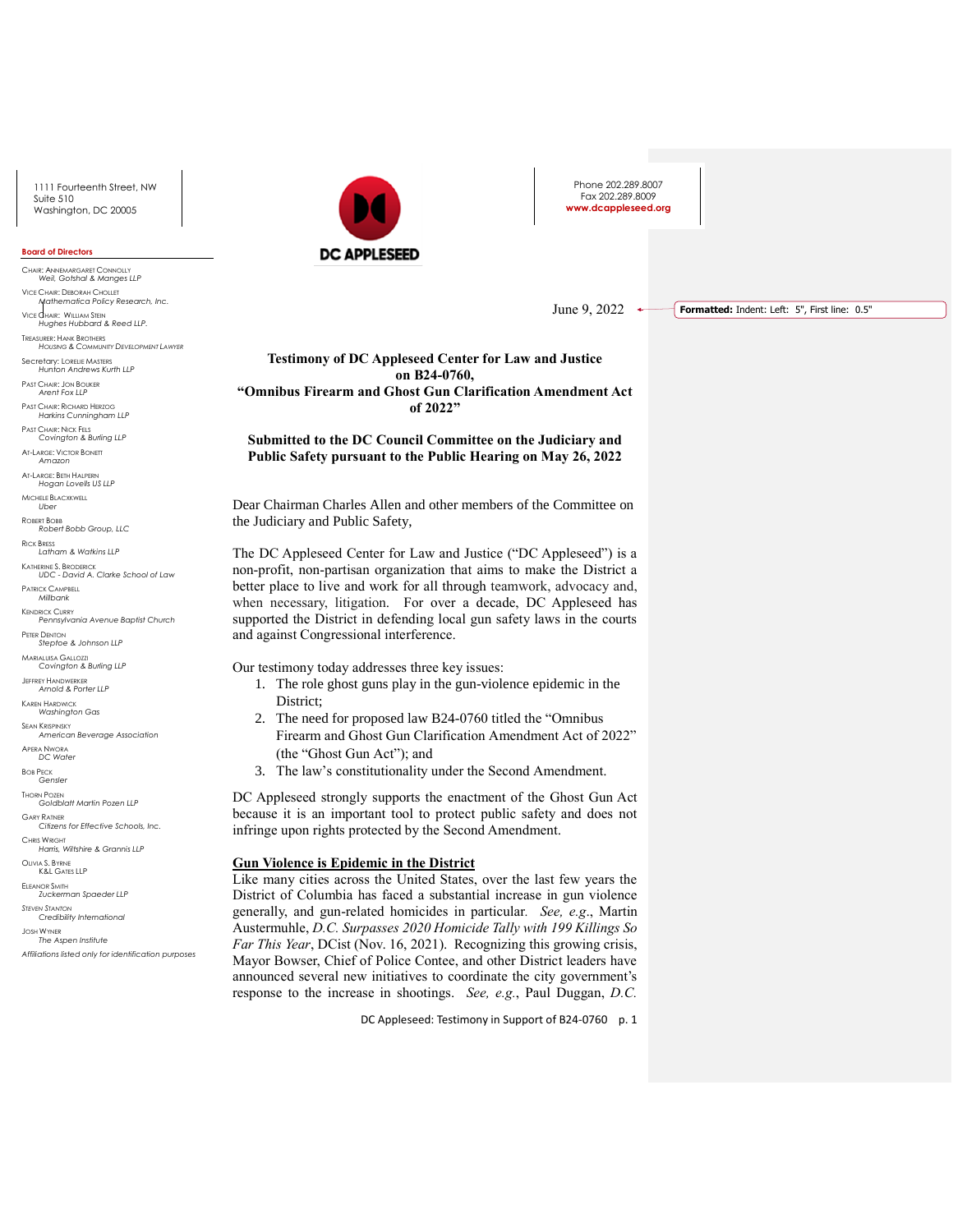Phone 202.289.8007 Fax 202.289.8009 w.dcappleseed.o

*mayor declares gun violence a 'public health crisis,' proposes new solutions*, The Washington Post (Feb. 17, 2021). District leadership has correctly realized that gun violence in D.C. is a serious threat to public health. As Mayor Bowser stated, "We know that gun violence is a public health emergency." Gigi Barnett, *DC expands safety programs amid spike in gun violence*, WTOP (Dec. 9, 2021).

Despite the District government's various initiatives, gun violence continues to increase. In 2021 there were 227 gun-related homicides in the District—the most since 2003. *See* D.C. Metropolitan Police Department, District Crime Data at a Glance, https://mpdc.dc.gov/page/district-crime-dataglance; *see also* Peter Hermann, *Homicides soar in District, Maryland suburbs in 2021*, The Washington Post (Dec. 31, 2021). In 2022, homicides in D.C. are further on the rise, increasing 7% year to date over 2021. *Id.*

## **Ghost Guns Represent a Unique and Urgent Risk to Public Health and Safety**

An important component of this threat to the health and safety of District residents is the rising prevalence of "ghost guns" in the District. Ghost guns are firearms that are not detectible or traceable. Typically, these guns can be made at home—assembled from kits or individually purchased parts, or printed on a 3D printer. These firearms do not have a serial number, as normally added by manufacturers, and thus are largely untraceable. As a result, when ghost guns are discovered on the scene of a crime, law enforcement cannot easily track back to their point of origin. Some ghost guns are made from nonferrous material and thus do not trigger metal detectors. Some do not have a recognizable firearm shape and are not detectable by imaging equipment used ensure the security of airports, government and other public buildings, and other places that present high security risks. *See* Giffords Law Center, *Ghost Guns,* https://giffords.org/lawcenter/gun-laws/policy-areas/hardware-ammunition/ghost-guns/.

In just a few years, the presence of ghost guns has escalated into a serious public safety issue in the District. D.C. law enforcement seized 439 ghost guns in 2021, a staggering increase compared to the 25 seized in 2018. *See* Matt Gregory, Ruth Morton, Brielle Ashford*, Without a trace: How the DOJ plans to track 'ghost guns' and keep communities safer,* WUSA9 (May 23, 2022); Jodie Fleischer, Rick Yarborough, Jeff Piper and Skye Witley, *Record Number of Ghost Guns Found in DC in 2021,* NBC Washington (November 19, 2021). In addition, the accessibility of unserialized firearms from ghost gun kits online disproportionately impacts area youth. Teenagers comprised nearly 100 of the more than 280 ghost gun arrests in the District between January and November 2021. *Id*. Ghost guns have been seized from D.C. teenagers as young as thirteen. *Id.* Schools in both Maryland and Virginia have suffered school shootings perpetrated by students with ghost guns. *See* Stephanie Ramirez, *Magruder High School shooter charged as an adult*, FOX 5 DC, (May 26, 2022); Justin Jouvenal, *Fatal shooting of Fairfax County teens began with a challenge to fight, prosecutor says*, Washington Post (April 28, 2021). Ghost guns have entered the mainstream in DC, with profound consequences for public safety and the ability of Metropolitan Police to solve crime. If unregulated, ghost guns can easily be transferred to individuals otherwise banned from possessing or purchasing weapons legally.

Congress has acknowledged the dangers posed by ghost guns. The House Homeland Security Committee reported in 2019 that ghost guns "pose a challenge on the front end, enabling prohibited buyers to purchase deadly weapons with just a few clicks online, but also on the back end, hamstringing law enforcement's ability to investigate crimes committed with untraceable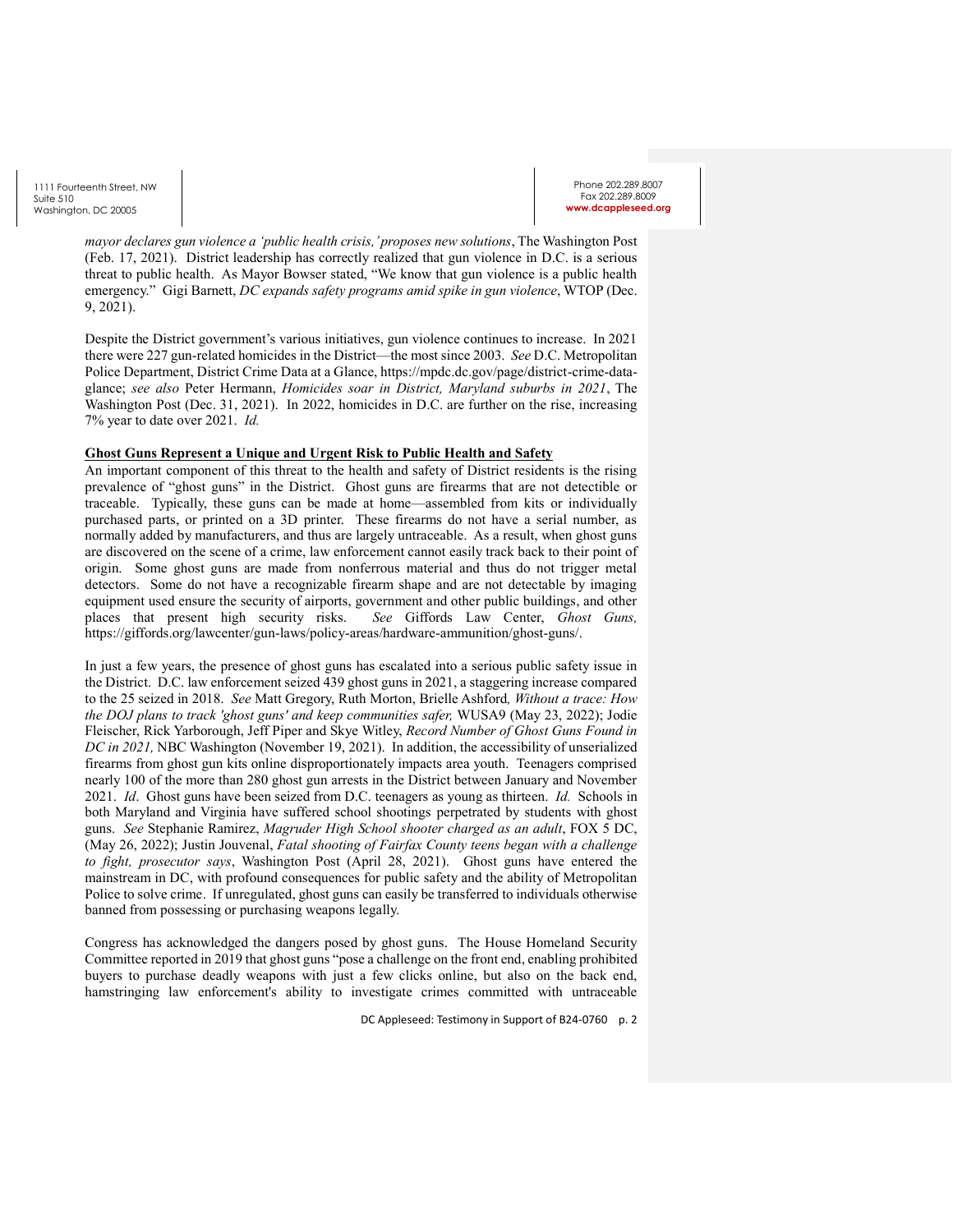weapons." H.R. Rep. No. 116-88, pt. 1, at 2 (2019). The report specifically cited the potential for such guns to be used in acts of terrorism, creating "an urgent and evolving threat to the homeland, particularly in the hands of ideologically motivated lone wolf actors." *Id.*

The proposed Ghost Gun Act recognizes the dangers of these undetectable, unserialized, and untraceable ghost guns while allowing lawful gun owners to continue purchasing kits and components and constructing their own firearms. The proposed law permits the sale and possession of such gun components and gun kits but requires the finished guns to be registered, detectable by metal detectors and security imaging equipment, and engraved with a unique serial number. By requiring the same serial number process used by gun manufacturers, this bill would allow law enforcement to catalog the origination of ghost guns, which will aid enforcement if those guns are subsequently used in crimes or sold unlawfully. This reform is badly needed: current investigations of such crimes are severely hampered by the inability to trace the weapons. *See* H.R. Rep. No. 116-88, pt. 1, at 2 (2019). The proposed Ghost Gun Act also would help ensure the security of high-risk venues by hampering would-be terrorists and other assailants from bypassing standard detection measures.

### **The Constitutionality of the Legislation's Restrictions on Ghost Guns**

Enacting this law is critical for keeping D.C. residents safe. In the absence of laws regulating ghost guns in the District, prohibited buyers, including felons, can easily purchase deadly weapons online. *Id*. The proposed Ghost Gun Act strikes the right balance between safety and protecting the rights of law-abiding citizens by imposing reasonable restrictions on these most dangerous undetectable and untraceable weapons, while also allowing a path for hobbyists to register firearms lawfully constructed at home.

The proposed law does not infringe upon rights protected by the Second Amendment to the U.S. Constitution. The Second Amendment states: "A well regulated Militia, being necessary to the security of a free State, the right of the people to keep and bear Arms, shall not be infringed." U.S. Const. amend. II. In *District of Columbia v. Heller*, the Supreme Court held that the Second Amendment protects the "individual right to keep and bear arms." 554 U.S. 570, 622 (2008). The Court further held that the "central component" of that right to bear arms is for self-defense, particularly defense of the home. *Id.* at 599. However, the Court also cautioned that, "[I]ike most rights, the right secured by the Second Amendment is not unlimited" and historically speaking "the right was not a right to keep and carry any weapon whatsoever in any manner whatsoever and for whatever purpose." *Id.* at 626. The Court in *Heller* also provided a list of "presumptively lawful regulatory measures" including "laws imposing conditions and qualifications on the commercial sale of arms." *Id*. at 626–27.

In 2011, the United States Court of Appeals for the District of Columbia followed other circuits in adopting a two-step approach to evaluate the constitutionality of a law under the Second Amendment. *See Heller v. District of Columbia*, 670 F.3d 1244, 1252 (D.C. Cir. 2011). Under this analysis, courts first ask "whether a particular provision impinges upon a right protected by the Second Amendment." *Id*. If the court finds that the law regulates conduct outside the Second Amendment's protections, the "inquiry ends, and only rational basis scrutiny applies." *Medina v. Whitaker*, 913 F.3d 152, 156 (D.C. Cir. 2019) (citing *Schrader v. Holder*, 704 F.3d 980, 989 (D.C. Cir. 2013)). However, if the law regulates activity protected by the Second Amendment, courts "go on to determine whether the provision passes muster under the appropriate level of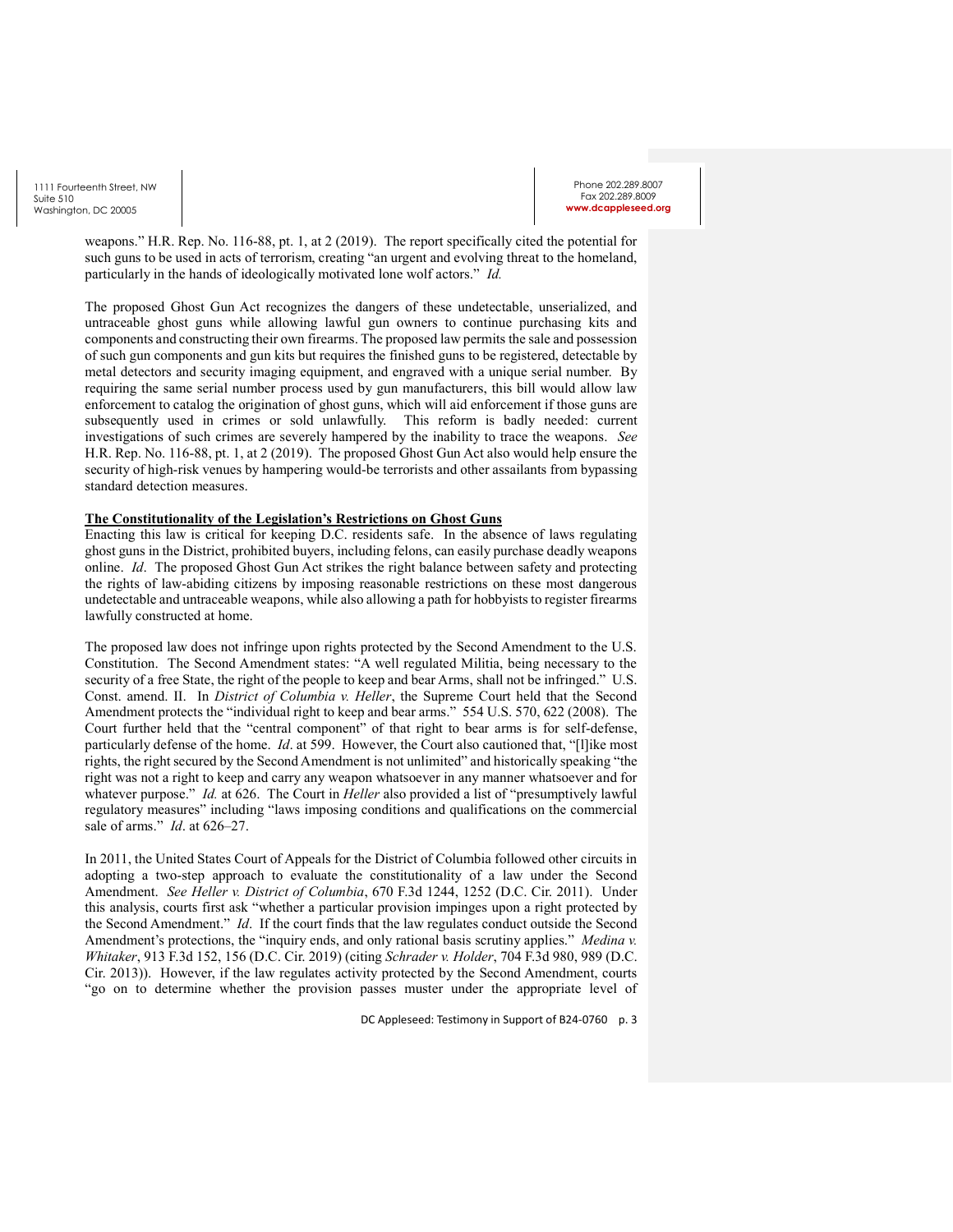Phone 202.289.8007 Fax 202.289.8009 w.dcappleseed.o

constitutional scrutiny." *Heller*, 670 F.3d at 1252.

To analyze whether the proposed Ghost Gun Act regulates conduct protected by the Second Amendment, a court would first examine the impact of the law. As it relates to ghost guns, the proposed law clarifies that: (1) ghost guns are prohibited only to the extent that they are undetectable or untraceable and; (2) the District's existing prohibition on the commercial manufacture of firearms does not prevent an individual from making a gun for personal use so long as the individual builds a properly detectable weapon, embeds the firearm with a unique serial number, and properly registers the gun with the D.C. Metropolitan Police Department in accordance with existing D.C. law applicable to all handguns. In *Heller*, the D.C. Circuit concluded that D.C.'s basic requirement to register a handgun was part of longstanding tradition in American law, and therefore did not impinge on the rights protected by the Second Amendment. *See Heller*, 670 F.3d at 1254–55.

The ghost gun provisions of B24-0760 impose no greater restrictions on a citizen's right to bear arms than the District's basic handgun registration scheme, and thus (under *Heller)* do not implicate the Second Amendment. *See Heller*, 670 F.3d at 1254–55. Accordingly, there is no need to proceed to the second prong of the *Heller* test, and the only issue is whether there is a rational basis for the provision. *See U.S. v. Class*, 930 F.3d 460, 464 (D.C. Cir. 2019) (holding that the ban on firearms on U.S. Capitol grounds does not impinge upon a right protected by the Second Amendment and declining to evaluate second prong of the test). The proposed Ghost Gun Act unquestionably is rationally related to the legitimate government interest in protecting the health and safety of individuals from gun violence in D.C.

However, even assuming, *arguendo*, that these measures do regulate conduct protected by the Second Amendment, intermediate scrutiny would apply, and the law would still pass constitutional muster. *See Heller*, 670 F.3d at 1257–58 ("[W]e conclude [intermediate scrutiny] is the more appropriate standard for review of gun registration laws. As the Third Circuit reasoned . . . with regard to a prohibition on possession of a firearm with the serial numbers obliterated, registration requirements "do[ ] not severely limit the possession of firearms.") (quoting *U.S. v. Marzzarella*, 614 F.3d 85, 97 (3rd Cir. 2010)).

Under intermediate scrutiny, the District will be able to show that the ghost gun provisions of B24- 0760 are "substantially related to an important governmental objective." *Heller*, 670 F.3d at 1258 (citing *Clark v. Jeter*, 486 U.S. 456, 461 (1988)). In *Marzzarella,* the Third Circuit held that the arrest of the defendant for possession of a handgun with an obliterated serial number did not violate his Second Amendment rights. 614 F.3d. 85 (3<sup>rd</sup> Cir. 2010). The court of appeals concluded that neither the district court nor the defendant could provide a "lawful purpose" for the obliterated serial number. *Id.* at 95. The court observed that "a firearm with a serial number is equally effective as a firearm without one, there would appear to be no compelling reason why a lawabiding citizen would prefer an unmarked firearm." *Id.* The Third Circuit found that the law in question, Section  $922(k)$  enacted by the Gun Control Act of 1968, served a law enforcement purpose by "reserving the ability of law enforcement to conduct serial number tracing--effectuated by limiting the availability of untraceable firearms—[which] constitutes a substantial or important interest." *Id* at 98*.*

The only two courts to evaluate the Second Amendment constitutionality of ghost gun laws similar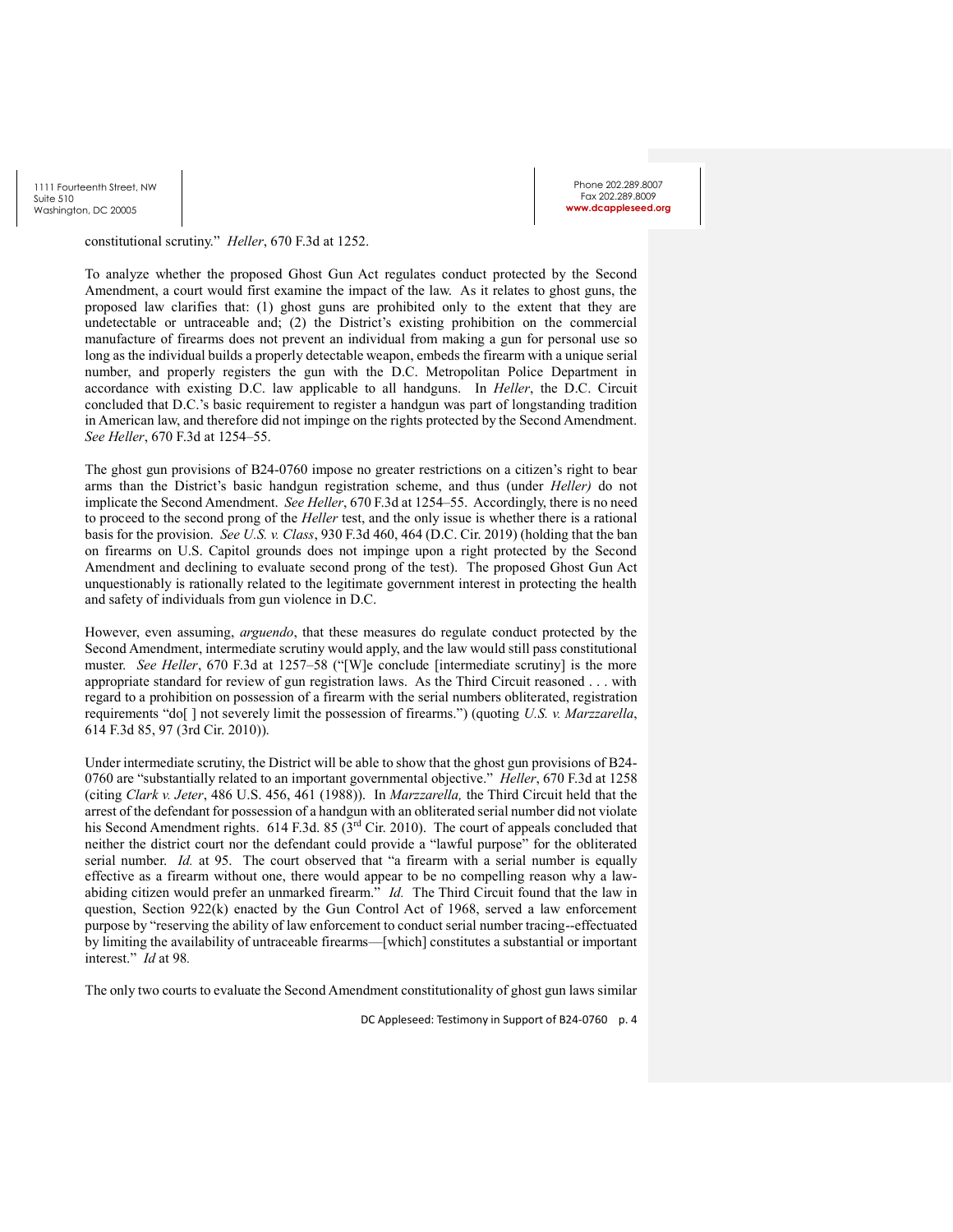to B24-0760 have upheld the laws on the basis of intermediate scrutiny. In *Palmer v. Sisolak*, No. 3:21-cv-00268-MMD-CSD, 2022 WL 960594, at \*4 (D. Nev. Mar. 29, 2022), the court upheld a Nevada state law prohibiting self-manufacturing of unserialized firearms because the law was a reasonable fit to the important government interest in the ability of law enforcement to conduct serial number tracing of firearms. The *Palmer* court determined that Nevada's interests were important based on statistics showing rising levels of unserialized firearms found at crime scenes and based on a "congressional report that concludes unserialized firearms are a present and increasing threat to public safety because they present a 'homeland security challenge' and they 'hamstring[ ] law enforcement's ability to investigate crimes committed with untraceable weapons.'" *Id*. at \*5 (quoting H.R. Rep. No. 116-88, pt. 1, at 2 (2019)).

Similarly, in *Fahr v. City of San Diego*, No. 21-cv-01676-BAS-BGS, 2021 WL 4895974, at \*9–10 (S.D. Cal. Oct. 20, 2021), the court held that in passing a city ordinance regulating ghost guns, the city "undoubtedly" had an important governmental interest in promoting and protecting the public health, safety, and general welfare of residents and in crime prevention. In finding the city ordinance substantially furthered these important interests, the court relied on the same Congressional report as in *Palmer* as well as ATF's reasoning for a proposed rule to bring unfinished frames and receivers under existing federal serialization requirements. *Id* at \*10. The court further found that:

> Because the Ordinance targets only non-serialized firearms and unfinished frames and unfinished receivers that are not within a categorical exception, that bypass background checks by virtue of self-assembly, and that are untraceable for lacking a serial number, this Court finds that the Ordinance is a reasonable fit for achieving the City's objectives of decreasing the threat that ghost guns pose to the City's stated substantial and important interests. In so holding, this Court observes that it joins other courts in concluding that broad regulation of non-serialized firearms fit closely with governments' interests in crime prevention and investigation. *See, e.g.*, *Pena* [*v. Lindley*], 898 F.3d [969,] 987[ (9th Cir. 2018)]; *Marzzarella*, 614 F.3d at 99 (holding "[r]egulating the possession of [non-serialized] firearms" fits "closely with the interest in ensuring traceability of weapons"); *Palmer*[, 2022 WL 960594] at [\*]8–10.

## *Id.*

As with the Nevada and San Diego laws, this proposed D.C. measure is substantially related to several important government interests. As discussed above, D.C. faces a similar growing threat from unserialized, untraceable, undetectable ghost guns. The District government has unquestionably important interests in serial number tracing, protecting the health and safety of residents, crime prevention and investigation, and securing transportation hubs and public buildings, especially in light of the increase in homicides and other crime involving ghost guns. Self-evidently, the proposed law is closely related to these important interests. The D.C. law allows for the self-manufacture of firearms, but simply requires that firearms be detectable, serialized, and traceable—just like any other firearm in the District. Indeed, the District's Ghost Gun Act would not go as far in restricting self-manufactured guns as do the Nevada and San Diego